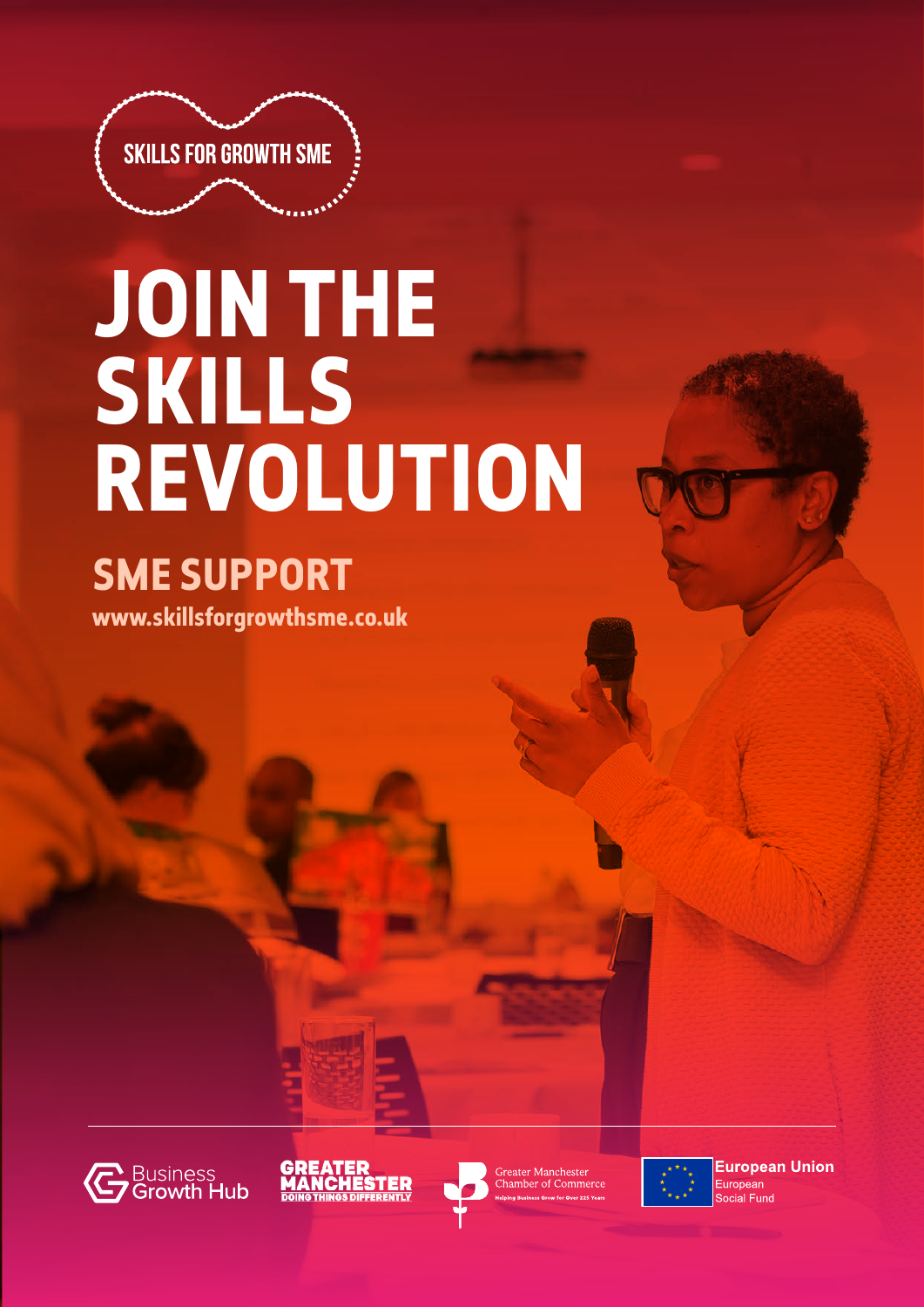# WELCOME REVOLUTIONISE **YOUR BUSINESS**

**Skills for Growth - SME Support is a fully funded, tailored service to help up-skill your employees and improve productivity. Delivered by GC Business Growth Hub in partnership with the Greater Manchester Chamber of Commerce, the service is funded through the European Social Fund and commissioned by the Greater Manchester Combined Authority, to help your business grow through re-shaping, developing your talent and enhancing team performance.** 

Innovation is at the heart of UK business and fundamental to that is the people within those businesses who drive and implement innovation at all levels.

Skills for Growth – SME Support focusses on supporting businesses like you to identify the skills needed to grow. This could be to streamline or improve the products or services you currently deliver, innovation of new products and services, exploring new markets, or the core skills needed to run your business.

> We will work with you to develop a bespoke productivity and skills plan, provide you with access to impartial advice and guidance and work with you to support your employees on a 1-1 basis.

The last 12 months has seen businesses needing to re-shape the way they operate in unprecedented ways and timescales. Skills for Growth – SME Support has been launched at the peak of demand for reshaping and refocusing business and we are here to help and support you through this transition.

#### How we can help

Our expert team will work with you to identify skills and productivity needs to meet your unique business objectives.

We can also provide you with information on the full range of other skills and business support available to Greater Manchester-based businesses including:

- Developing your team through skills
- Maximising future growth opportunities
- Reshaping your business
- Assisting with the wellbeing of your employees

Take a look at how we can support your business.

#### STEP 1

### **SKILLS AND PRODUCTIVITY CONSULTATION**

You will be assigned a dedicated skills coach who will execute an assessment of the/your current business model, talent and skills.

#### STEP 2 **PRODUCTIVITY PLANNING AND SKILLS NEEDS**

#### STEP 3

### **PRODUCTIVITY AND SKILLS IMPLEMENTATION**

We undertake the research to find the right training provider for you and provide the platform for you and your employees to access their training.

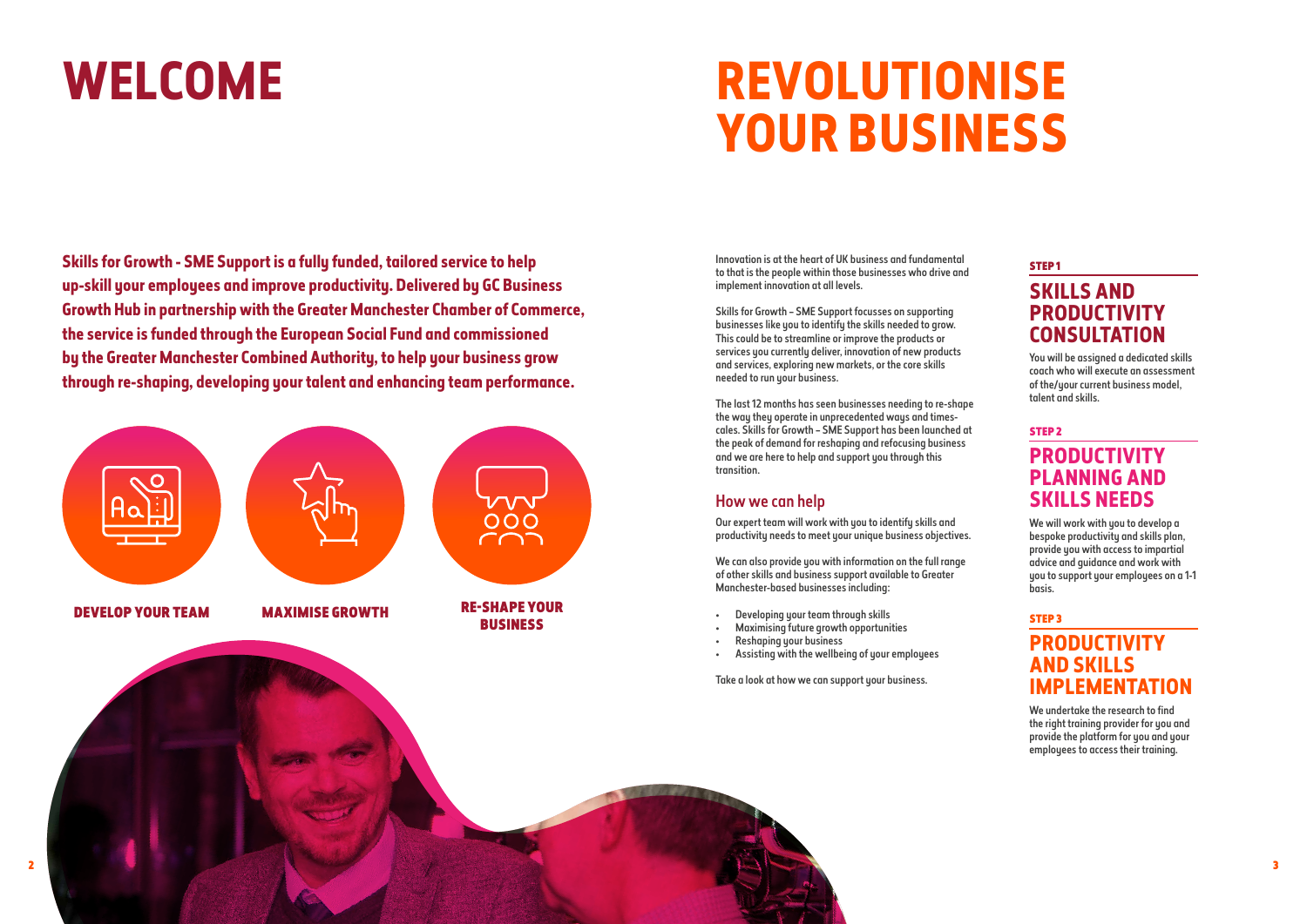# **DEVELOP YOUR TEAM WITH SKILLS**

#### Upskill your team

By working with 100s of training and skills providers including universities, colleges and private training providers, we can help develop the expertise and skills of your team, which will not only develop their knowledge, but will increase morale, improve retention and enhance productivity. Look at some of the ways in which Skills for Growth – SME Support can help.

- Skills Brokerage Service working with 100s of training providers across Greater Manchester
- Apprenticeships for your current team
- Training and courses
- Funding support

#### Maximise future growth

By investing in skills and training, you can help support your business and workforce, now and in the future. From hiring an apprentice or employee through Kickstart, to recruitment, onboarding and specialist employment services, Skills for Growth – SME Support can help maintain and enhance your growth trajectory. Some of the ways we can help include:

- Apprenticeships
- Kickstart new £2 billion Government scheme designed to help create 1000s of jobs
- Recruitment and onboarding
- GM Good Employment Charter
- Tourism and Hospitality Talent Hub

#### Reshape your business

Growing your business and responding to market conditions can be exciting and lucrative. Your business can thrive and within that you have the opportunity to develop your and your employees' skills and expertise.

> Our expert team will work with you to explore and identify the skills you need now and in the future. We will then help you to find the right training or development opportunity that you can access to increase your skills and chances of moving forward in your career.

In addition, we can provide you with a range of services to support your career development including:

- Developing and adapting business models
- Adapting to new ways of working
- Restructure, redeployment and redundancy support

- Careers advice and guidance
- Redundancy support
- Skills and training opportunities
- Employability skills and information through Employ GM



Our team can support you to explore all of these scenarios to ensure the business maximises its talent pool. Our friendly coaches/advisors can help you and your employees explore a range of learning programmes to up-skill or re-train. This can include supporting your employees to look for new positions, should you have to make difficult decisions around redundancies, helping them:

We will help match you with training or personal development providers and support you throughout your training. Plus, once you have completed your programme, we can explore opportunities for further development a state of the state of the state of the state of the state of the state of the state of the state of the state of the state of the state of the state of the state of the state of the state of the state of the state of the

- Improve their CV
- Optimise job searches
- Enhance interview skills

#### **Wellbeing**

Health & wellbeing of ourselves and our employees has in recent times become more and more in focus and a great appreciation of the impact a healthy and happy workforce has on the bottom line is now more tangible than ever.

- Working and managing teams remotely
- Creating a positive and inclusive culture
- Mental health in the workplace

# **SUPPORT FOR INDIVIDUAL EMPLOYEES**

#### Investing in you

Whether you're looking to develop your skills for new ways of working, enhance your career prospects, or learn skills and techniques to help you increase productivity, Skills for Growth – SME Support can help.

#### How we can help

#### STEP 1 **INITIAL CONSULTATION MEETING**

You will be assigned a skills coach who will help identify skills and areas of development you would like to focus on in order to meet business' needs.

### STEP 2 **SKILLS AND DEVELOPMENT PLANNING**

We will produce a learning and development plan focussed on you, identifying courses/training programmes and providers utilising our innovative GM Skills Map platform.

You will also have access to a health & wellbeing advisor who can support you in overcoming any barriers or challenges you may face and to empower you to develop yourself further with your employer's support.

### STEP 3 **START TRAINING & DEVELOPMENT**